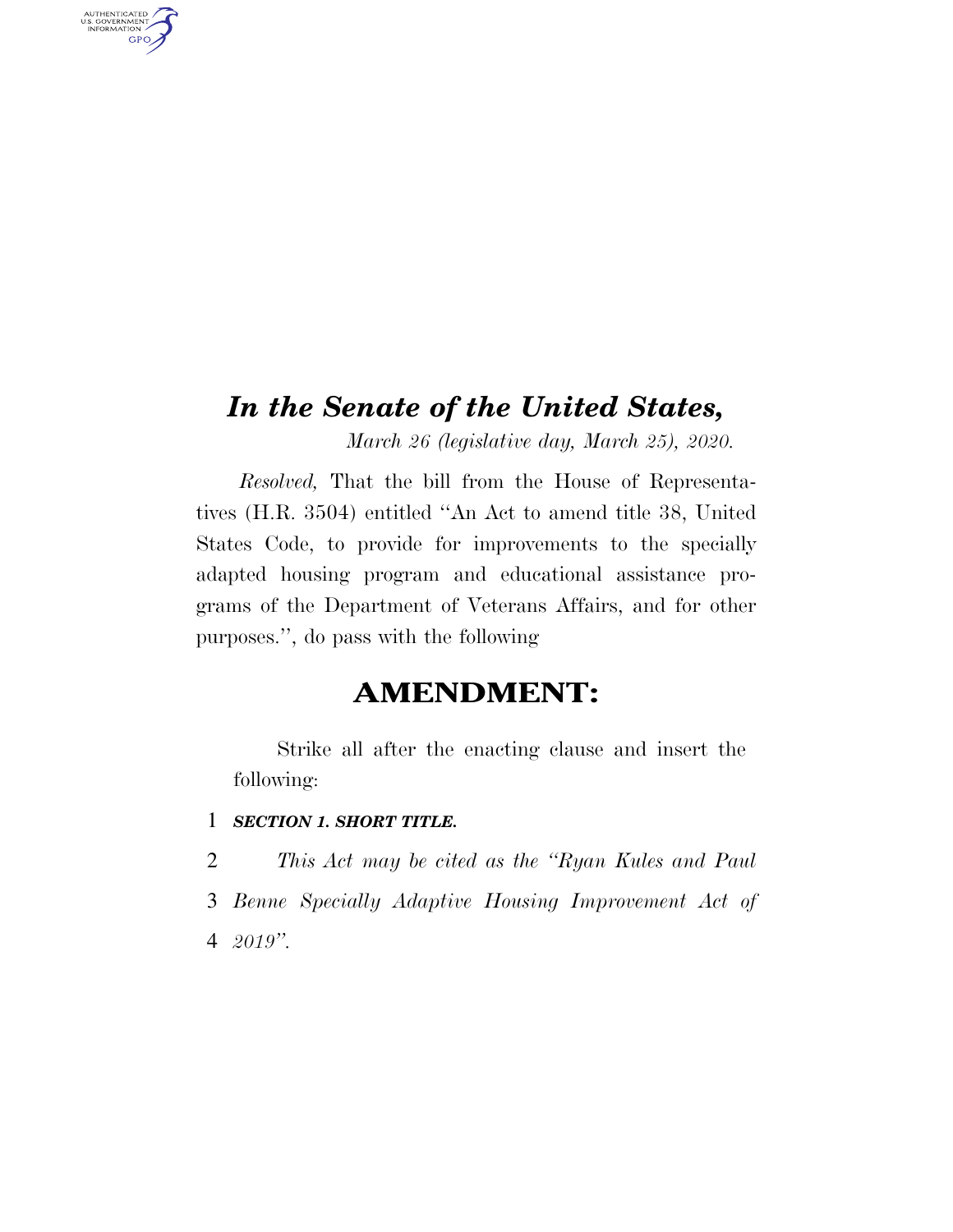| 1              | SEC. 2. AUTHORITY OF SECRETARY OF VETERANS AFFAIRS         |
|----------------|------------------------------------------------------------|
| $\overline{2}$ | TO ASSIST BLIND VETERANS WHO HAVE NOT                      |
| 3              | LOST USE OF A LEG IN ACQUIRING SPE-                        |
| $\overline{4}$ | <b>CIALLY ADAPTED HOUSING.</b>                             |
| 5              | Section 2101 of title 38, United States Code, is amend-    |
| 6              | $ed$ —                                                     |
| 7              | $(1)$ in subsection $(a)(2)$ —                             |
| 8              | $(A)$ in subparagraph $(A)(i)$ , by striking               |
| 9              | "permanent and total"; and                                 |
| 10             | $(B)$ in subparagraph $(B)$ ,                              |
| 11             | $(i)$ in clauses $(i)$ , $(iii)$ , $(iv)$ , and $(v)$ , by |
| 12             | inserting "permanent and total" before                     |
| 13             | "disability"; and                                          |
| 14             | $(ii)$ in clause $(ii)$ —                                  |
| 15             | $(I)$ by inserting "permanent" be-                         |
| 16             | fore "disability";                                         |
| 17             | (II) by striking "due to-" and                             |
| 18             | inserting "due to blindness in both                        |
| 19             | eyes, having central visual acuity of                      |
| 20             | $20/200$ or less in the better eye with the                |
| 21             | use of a standard correcting lens. For                     |
| 22             | the purposes of this clause, an eye with                   |
| 23             | a limitation in the fields of vision such                  |
| 24             | that the widest diameter of the visual                     |
| 25             | field subtends an angle no greater than                    |
| 26             | 20 degrees shall be considered as hav-                     |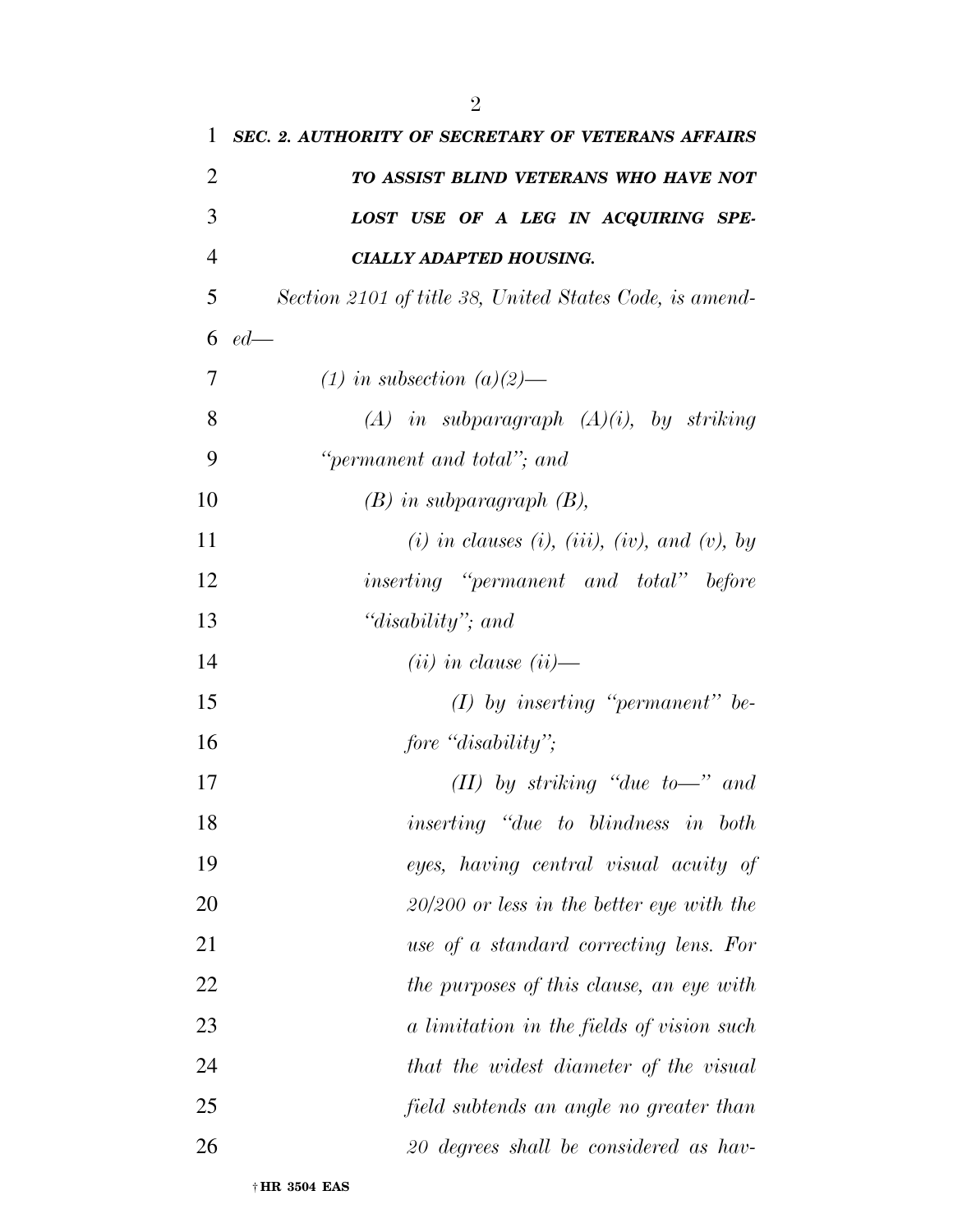| $\mathbf{1}$   | ing a central visual acuity of 20/200                         |
|----------------|---------------------------------------------------------------|
| $\overline{2}$ | or less."; and                                                |
| 3              | (III) by striking subclauses<br>(I)                           |
| $\overline{4}$ | and $(II)$ ; and                                              |
| 5              | (2) in subsection $(b)(2)$ —                                  |
| 6              | $(A)$ by striking subparagraph $(A)$ ; and                    |
| 7              | $(B)$ by redesignating subparagraphs $(B)$                    |
| 8              | and $(C)$ as subparagraphs $(A)$ and $(B)$ , respec-          |
| 9              | tively.                                                       |
| 10             | SEC. 3. INCREASE IN AMOUNTS OF SPECIALLY ADAPTED              |
| 11             | HOUSING ASSISTANCE PROVIDED BY DE-                            |
| 12             | <b>PARTMENT OF VETERANS AFFAIRS.</b>                          |
| 13             | (a) INCREASE OF NUMBER OF GRANTS PER VET-                     |
| 14             | $ERAN.$ Section 2102(d)(3) of such title is amended—          |
| 15             | $(1)$ by striking "No veteran" and inserting                  |
| 16             | "Subject to subsection (f), no veteran"; and                  |
| 17             | $(2)$ by striking "three" and inserting "six".                |
| 18             | (b) INCREASE IN NUMBER OF APPLICATIONS AUTHOR-                |
| 19             | IZED TO BE APPROVED.—Section $2101(a)(4)$ of such title       |
|                | 20 is amended by striking "30 applications" and inserting     |
| 21             | " $120$ applications".                                        |
| 22             | (c) INCREASE IN MAXIMUM AMOUNT OF ASSISTANCE                  |
| 23             | FOR ADAPTATION TO VETERAN'S RESIDENCE.-Section                |
| 24             | $(2102(b)(2)$ of such title is amended by striking "\$12,000" |
| 25             | and inserting " $$19,733"$ .                                  |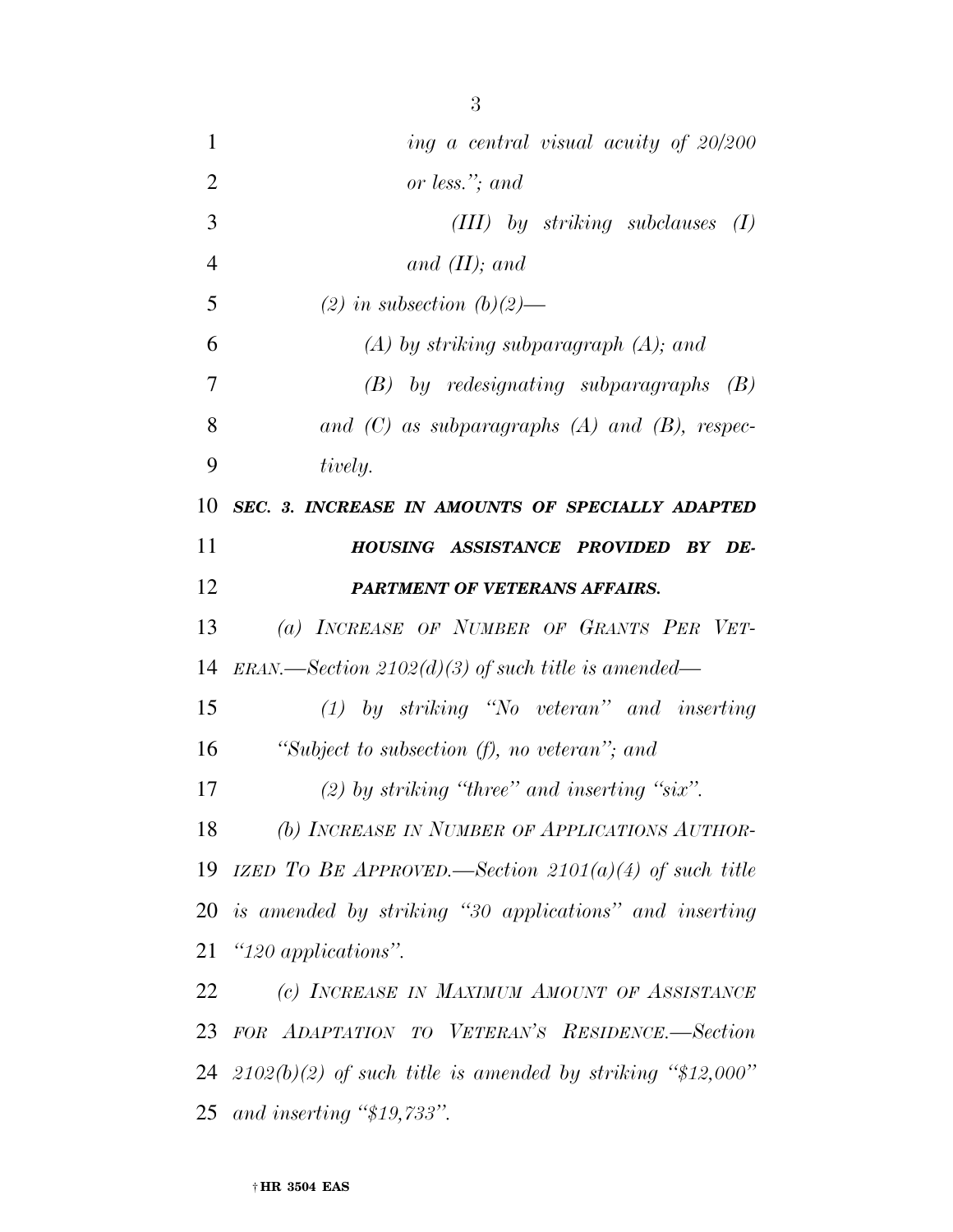*(d) INCREASE IN AGGREGATE AMOUNT OF ASSISTANCE FOR ACQUISITION OF HOUSING WITH SPECIAL FEA- TURES.—Section 2102(d)(1) of such title is amended by striking ''\$63,780'' and inserting ''\$98,492''.* 

 *(e) INCREASE IN AGGREGATE AMOUNT OF ASSISTANCE FOR ADAPTATIONS TO VETERANS' RESIDENCES.—Section 2102(d)(2) of such title is amended by striking ''\$12,756'' and inserting ''\$19,733''.* 

 *(f) EFFECTIVE DATE AND APPLICATION.—The amend- ments made by this section shall take effect on October 1, 2020.* 

 *SEC. 4. PROVISION OF ADDITIONAL AMOUNTS OF SPE- CIALLY ADAPTED HOUSING ASSISTANCE FOR CERTAIN VETERANS.* 

 *Section 2102 of such title, as amended by section 3, is further amended by adding at the end the following new subsection:* 

 *''(f)(1) Beginning October 1, 2030, notwithstanding the aggregate amounts specified in subsection (d), a covered veteran may apply for and receive an additional amount of assistance under subsection (a) or (b) of section 2101 of this title in an amount that does not exceed half of the amount specified in subsection (d).* 

 *''(2) In this subsection, a covered veteran is a veteran who—*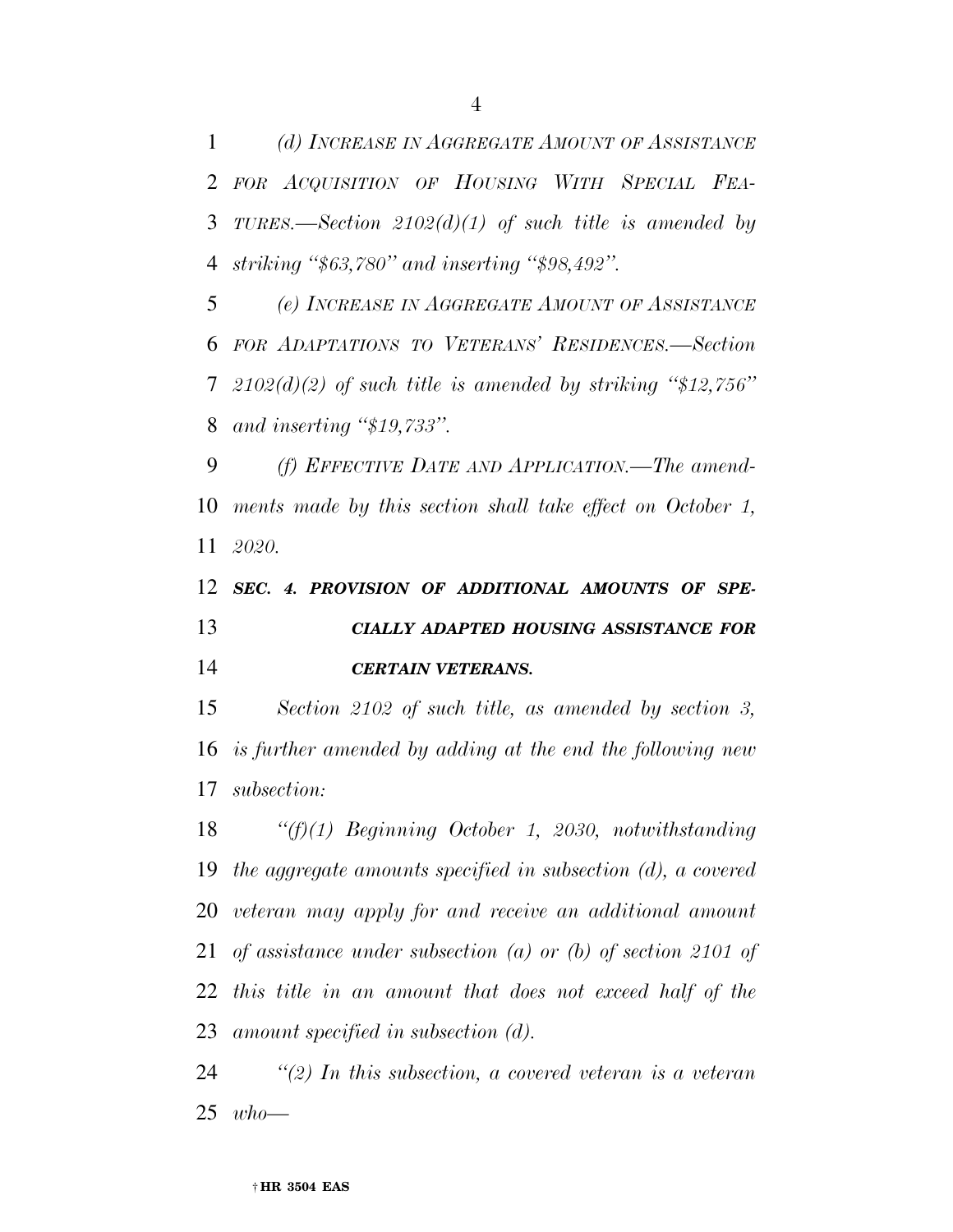| 1              | "(A) is described in subsection (a)(2) or (b)(2) of           |
|----------------|---------------------------------------------------------------|
| $\overline{2}$ | section 2101 of this title;                                   |
| 3              | $\lq (B)$ as of the date of the veteran's application         |
| $\overline{4}$ | for assistance under paragraph (1), most recently re-         |
| 5              | ceived assistance under this chapter more than 10             |
| 6              | years before such date; and                                   |
| 7              | $\lq$ (C) lives in a home that the Secretary deter-           |
| 8              | mines does not have adaptations that are reasonably           |
| 9              | necessary because of the veteran's disability.".              |
| 10             | <b>SEC. 5. TREATMENT OF CERTAIN PREPARATORY COURSES</b>       |
| 11             | AS PROGRAMS OF EDUCATION FOR PUR-                             |
| 12             | POSES OF DEPARTMENT OF VETERANS AF-                           |
| 13             | EDUCATIONAL ASSISTANCE<br>PRO-<br><i><b>FAIRS</b></i>         |
| 14             | <b>GRAMS.</b>                                                 |
| 15             | (a) IN GENERAL.—Chapter 33 of title 38, United                |
| 16             | States Code, is amended by inserting after section 3315A      |
| 17             | the following new section:                                    |
|                | 18 "§3315B. Preparatory courses for licensure, certifi-       |
| 19             | cation, or national tests                                     |
| 20             |                                                               |
|                | "(a) IN GENERAL.—An individual entitled to edu-               |
| 21             | cational assistance under this chapter shall also be entitled |
| 22             | to payment for a covered preparatory course.                  |
| 23             | "(b) AMOUNT.—The amount of educational assistance             |
| 24             | payable under this chapter for a covered preparatory course   |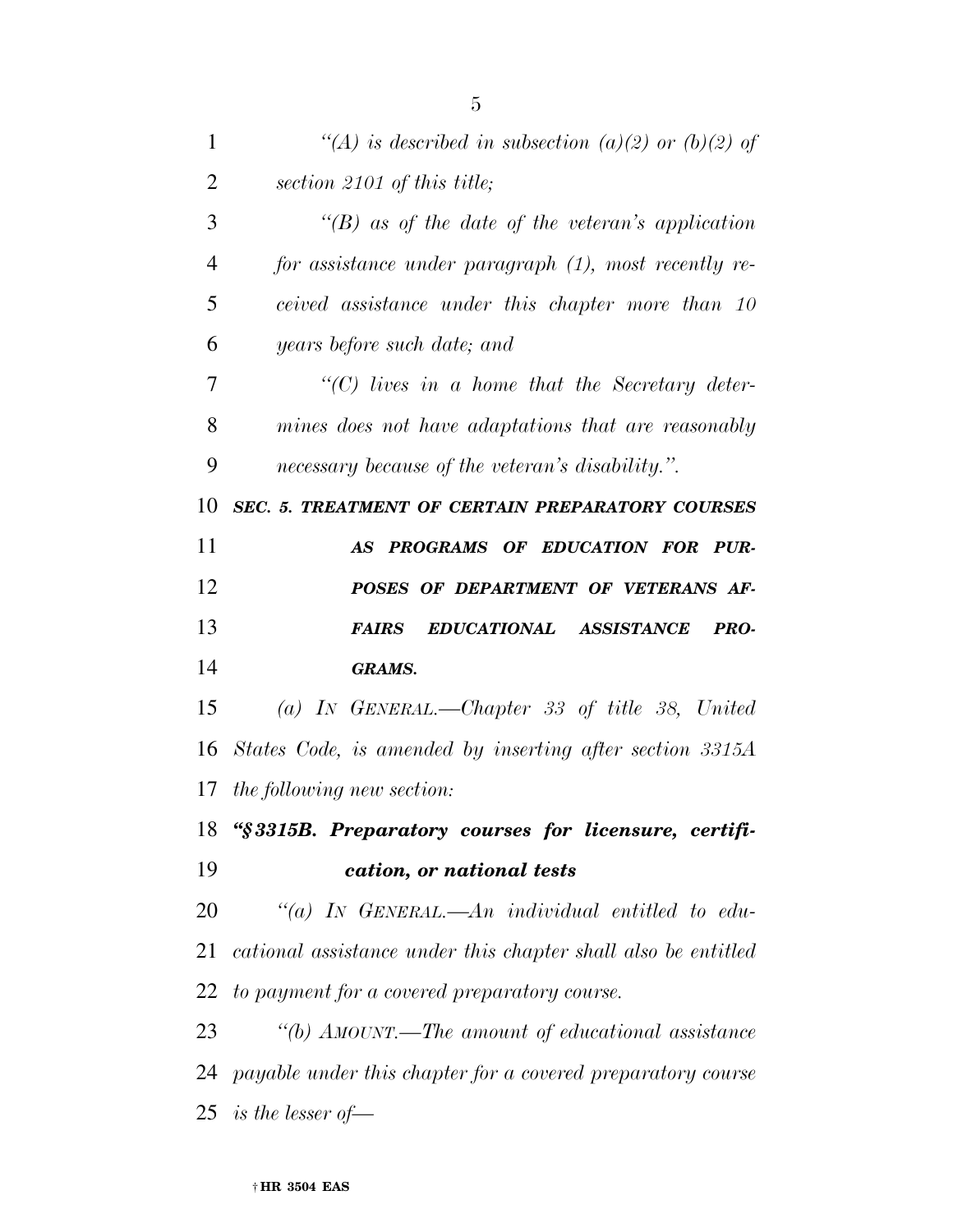*''(1) the fee charged for the covered preparatory course; or* 

 *''(2) the amount of entitlement available to the individual under this chapter at the time of payment for the covered preparatory course under this section. ''(c) CHARGE AGAINST ENTITLEMENT.—The number of months of entitlement charged an individual under this chapter for a covered preparatory course shall be pro-rated based on the actual amount of the fee charged for the covered preparatory course relative to the rate for 1 month pay-able—* 

 *''(1) for the academic year beginning on August 1, 2020, \$2,042; or* 

 *''(2) for an academic year beginning on any sub- sequent August 1, the amount for the previous aca- demic year beginning on August 1 under this sub- section, as increased by the percentage increase equal to the most recent percentage increase determined under section 3015(h).* 

 *''(d) COVERED PREPARATORY COURSE DEFINED.—In this section, the term 'covered preparatory course' means a course—* 

 *''(1) for a licensing or certification test that is required or used to enter into, maintain, or advance*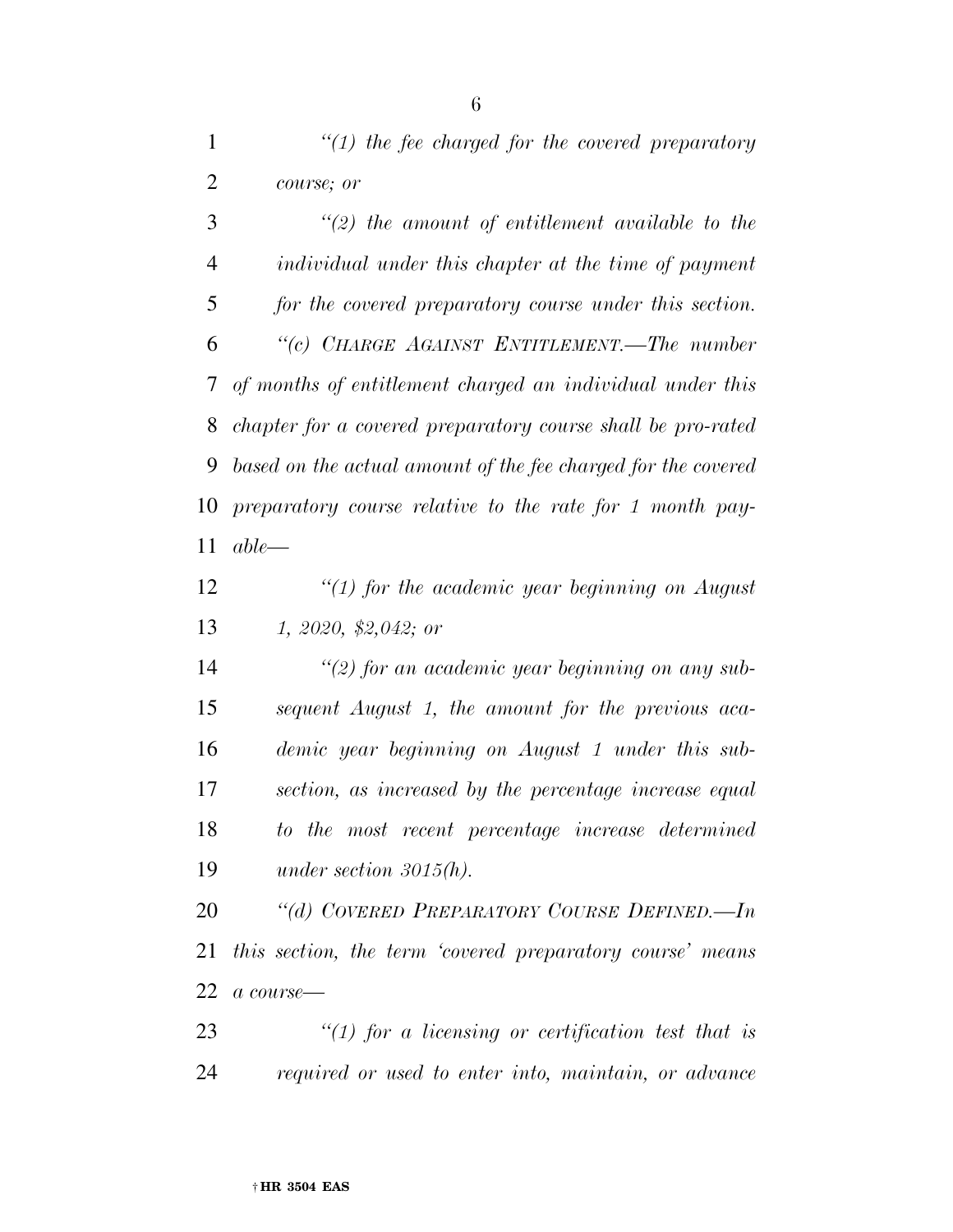| $\mathbf{1}$   | in employment in a predetermined and identified vo-                            |
|----------------|--------------------------------------------------------------------------------|
| $\overline{2}$ | cation or profession; and                                                      |
| 3              | $\lq(2)$ that has been approved by the State approv-                           |
| $\overline{4}$ | ing agency concerned.".                                                        |
| 5              | (b) CLERICAL AMENDMENT.—The table of sections at                               |
| 6              | the beginning of such chapter is amended by inserting after                    |
| 7              | the item relating to section 3315A the following new item:                     |
|                | "3315B. Preparatory courses for licensure, certification, or national tests.". |
| 8              | (c) CONFORMING AMENDMENTS. Section $3532(g)$ of                                |
| 9              | title 38, United States Code, is amended—                                      |
| 10             | $(1)$ in paragraph $(1)$ , by inserting "or a covered"                         |
| 11             | preparatory course (as that term is defined in section                         |
| 12             | $3315B(a)$ of this title)" after "or national test pro-                        |
| 13             | viding an opportunity for course credit at institu-                            |
| 14             | tions of higher learning described in<br>section                               |
| 15             | $3501(a)(5)$ of this title"; and                                               |
| 16             | (2) in paragraphs (2) and (3), by inserting "or                                |
| 17             | covered preparatory course" after "test" each place it                         |
| 18             | appears.                                                                       |
| 19             | (d) EFFECTIVE DATE.—The amendment made by sub-                                 |
| 20             | section (a) shall take effect on August 1, 2021.                               |
| 21             | SEC. 6. IMPROVEMENT TO WORK-STUDY ALLOWANCE PRO-                               |
| 22             | GRAM.                                                                          |
| 23             | (a) PAYMENT OF ALLOWANCE.—Subsection (a) of sec-                               |
|                | 24 tion 3485 of title 38, United States Code, is amended—                      |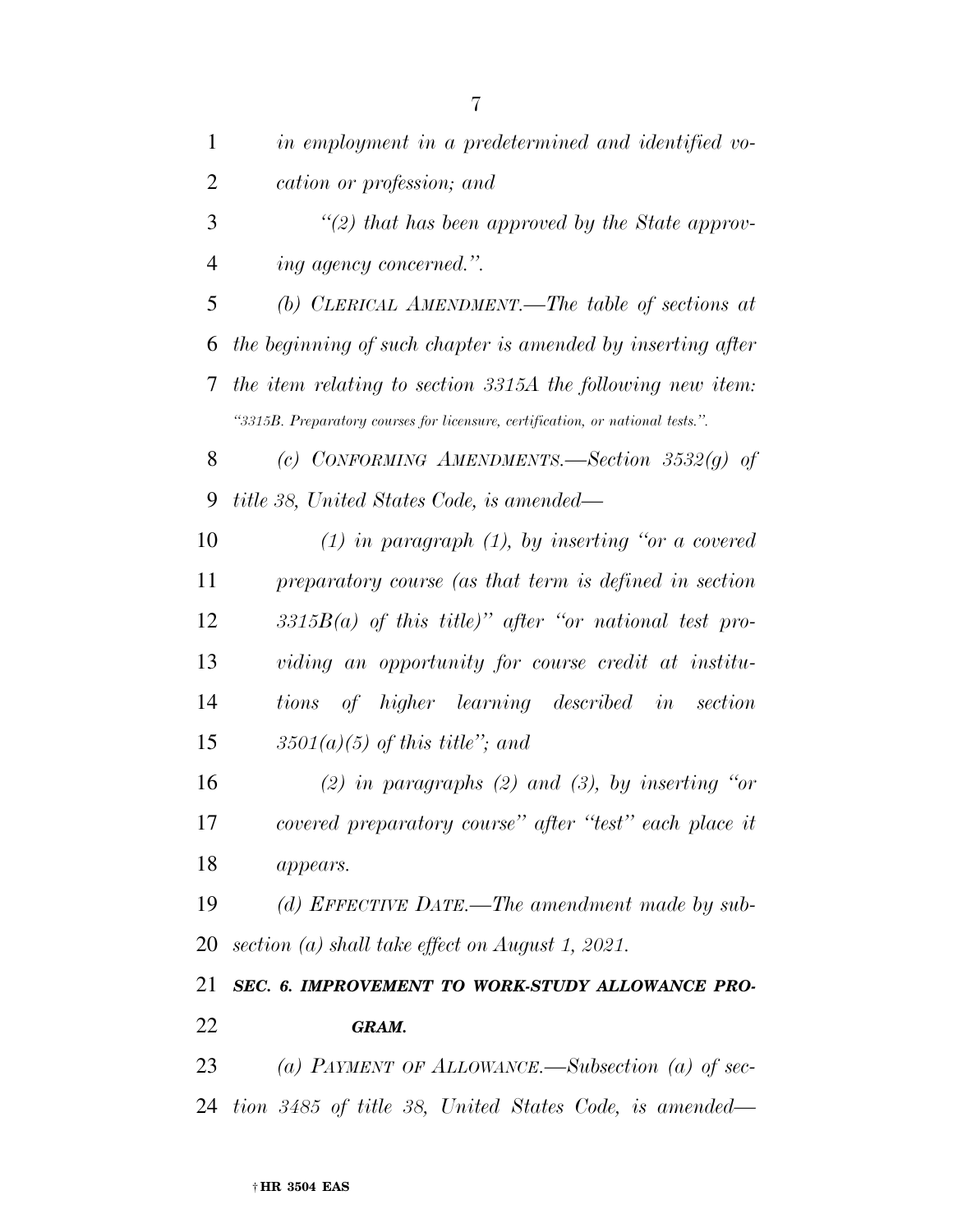| $\mathbf{1}$   | $(1)$ in paragraph $(1)$ , by striking "Individuals"          |
|----------------|---------------------------------------------------------------|
| $\overline{2}$ | and inserting "In accordance with paragraph $(4)$ , in-       |
| 3              | $dividuals$ ":                                                |
| $\overline{4}$ | $(2)$ by redesignating paragraphs $(4)$ , $(5)$ , and $(6)$   |
| 5              | as paragraphs $(5)$ , $(6)$ , and $(7)$ , respectively; and   |
| 6              | $(3)$ by inserting after paragraph $(3)$ the fol-             |
| 7              | lowing new paragraph:                                         |
| 8              | $\lq(4)(A)$ With respect to covered work-study activities,    |
| 9              | the Secretary shall carry out this section by providing to    |
| 10             | participating educational institutions an annual amount       |
| 11             | for the institution to use in paying work-study allowance     |
| 12             | under paragraph $(1)$ to individuals enrolled at the institu- |
| 13             | tion.                                                         |
| 14             | $\lq (B)$ With respect to a participating educational insti-  |
| 15             | tution that participated in the work-study program under      |
| 16             | this section during the academic year beginning August 1,     |
| 17             | $2018$ , the Secretary shall determine the annual amount to   |
|                | 18 provide to the educational institution under subparagraph  |
| 19             | $(A)$ as follows:                                             |
| 20             | "(i) For the academic year beginning August 1,                |
| 21             | 2020, the amount shall be the total amount, deter-            |
| 22             | mined in consultation with the educational institu-           |
| 23             | tion, that the Secretary paid under this section for          |

*covered work-study activities to individuals enrolled*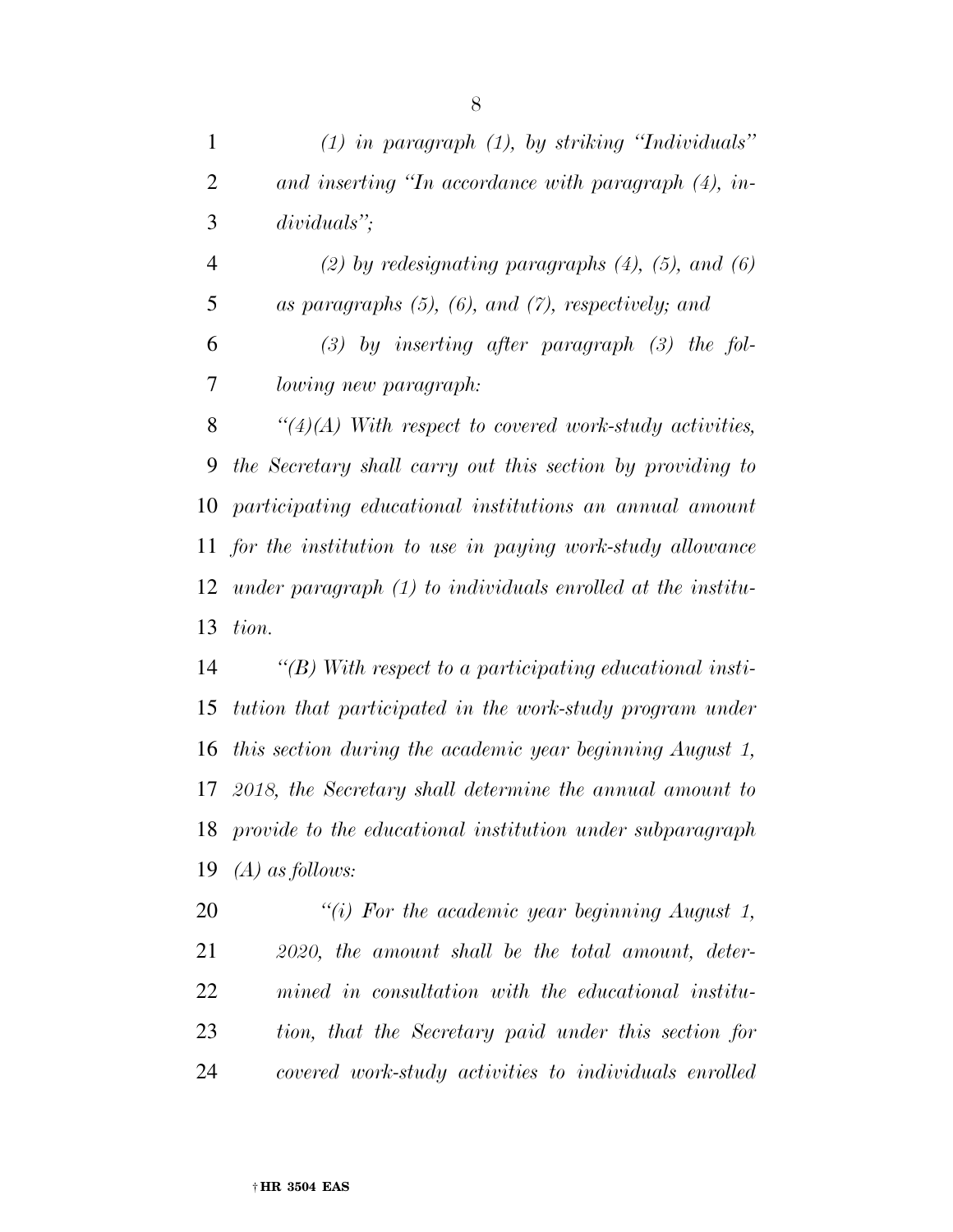*at such educational institution during the academic year beginning August 1, 2018.* 

 *''(ii) Except as provided by clauses (ii) or (iii) of subparagraph (D), for each academic year begin- ning on or after August 1, 2021, the amount shall be the total amount the educational institution paid under this section for work-study allowance for cov- ered work-study activities to individuals enrolled at such educational institution during the previous aca- demic year in which individuals participated in the work-study program.* 

 *''(C) With respect to a participating educational insti- tution that did not participate in the work-study program under this section during the academic year beginning Au- gust 1, 2018, the Secretary shall determine the annual amount to provide to the educational institution under sub-paragraph (A) as follows:* 

 *''(i) For the first academic year in which the educational institution participates in the work-study program beginning on or after August 1, 2020, the amount shall be an amount, determined in consulta- tion with the educational institution, that the Sec- retary determines appropriate based on amounts pro- vided to similar educational institutions pursuant to subparagraph (B).*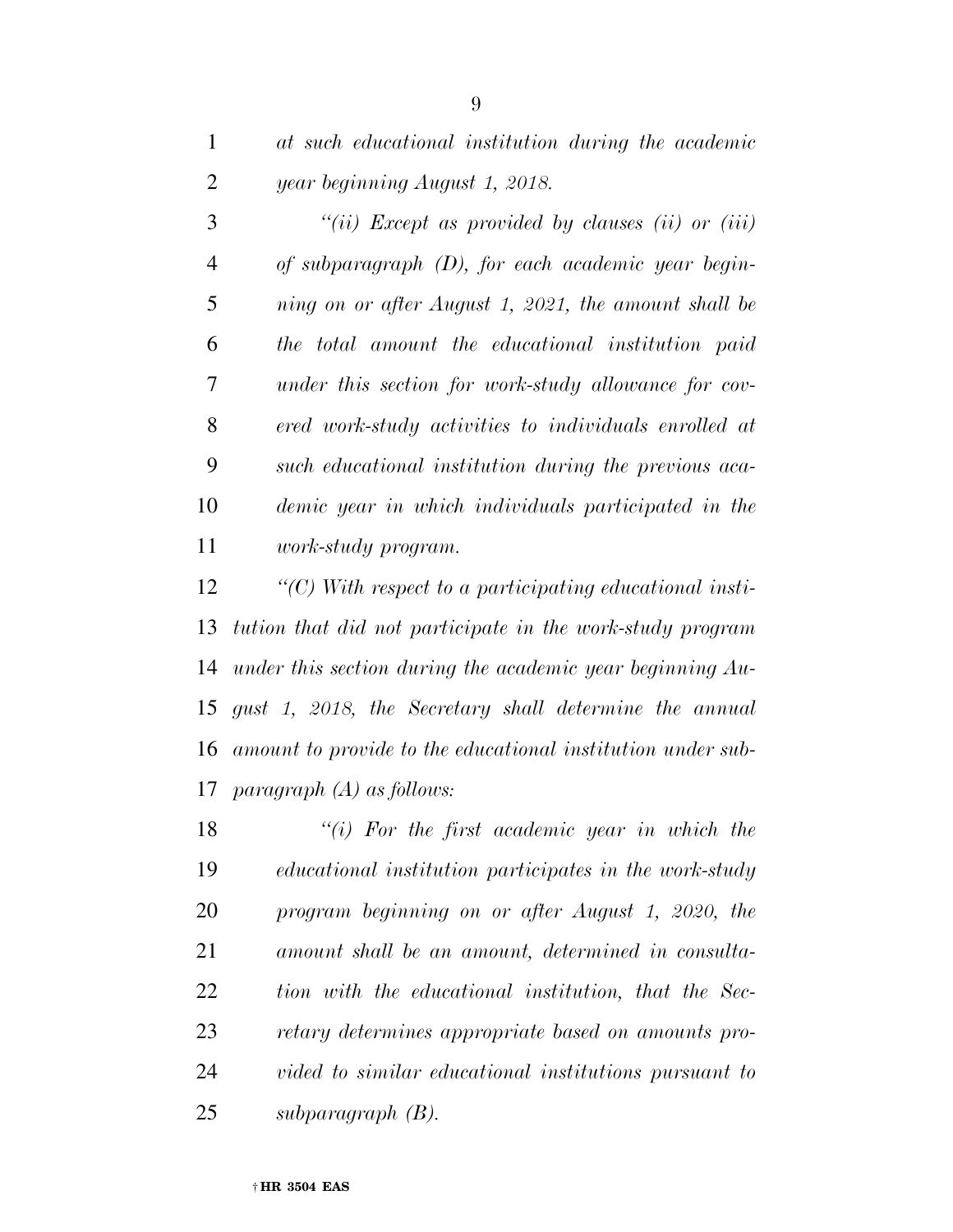|                | "(ii) Except as provided by clauses (ii) or (iii)           |
|----------------|-------------------------------------------------------------|
| $\overline{2}$ | of subparagraph $(D)$ , for each academic year occur-       |
| 3              | ring after the academic year specified in clause (i),       |
| 4              | the amount shall be the total amount the educational        |
| 5              | institution paid under this section for work-study al-      |
| 6              | lowance for covered work-study activities to individ-       |
| 7              | <i>uals enrolled at such educational institution during</i> |
| 8              | the previous academic year in which individuals en-         |
| 9              | rolled at such educational institution participated in      |
| 10             | <i>the work-study program.</i>                              |

 *''(D)(i) Except as provided in clause (ii), if the Sec- retary provides an annual amount to a participating edu- cational institution under subparagraph (B) or (C) that is more than the total amount the educational institution pays to individuals under paragraph (1) for covered work- study activities, the educational institution shall return to the Secretary the unpaid amount and the Secretary shall transfer such amount into the general fund of the Treasury.* 

 *''(ii) If the annual amount provided to a participating educational institution under subparagraph (B) or (C) is more, but less than 25 percent more, than the total amount the educational institution pays to individuals under para- graph (1) for covered work-study activities, and the edu- cational institution plans to participate in the work-study program under this section during the subsequent academic*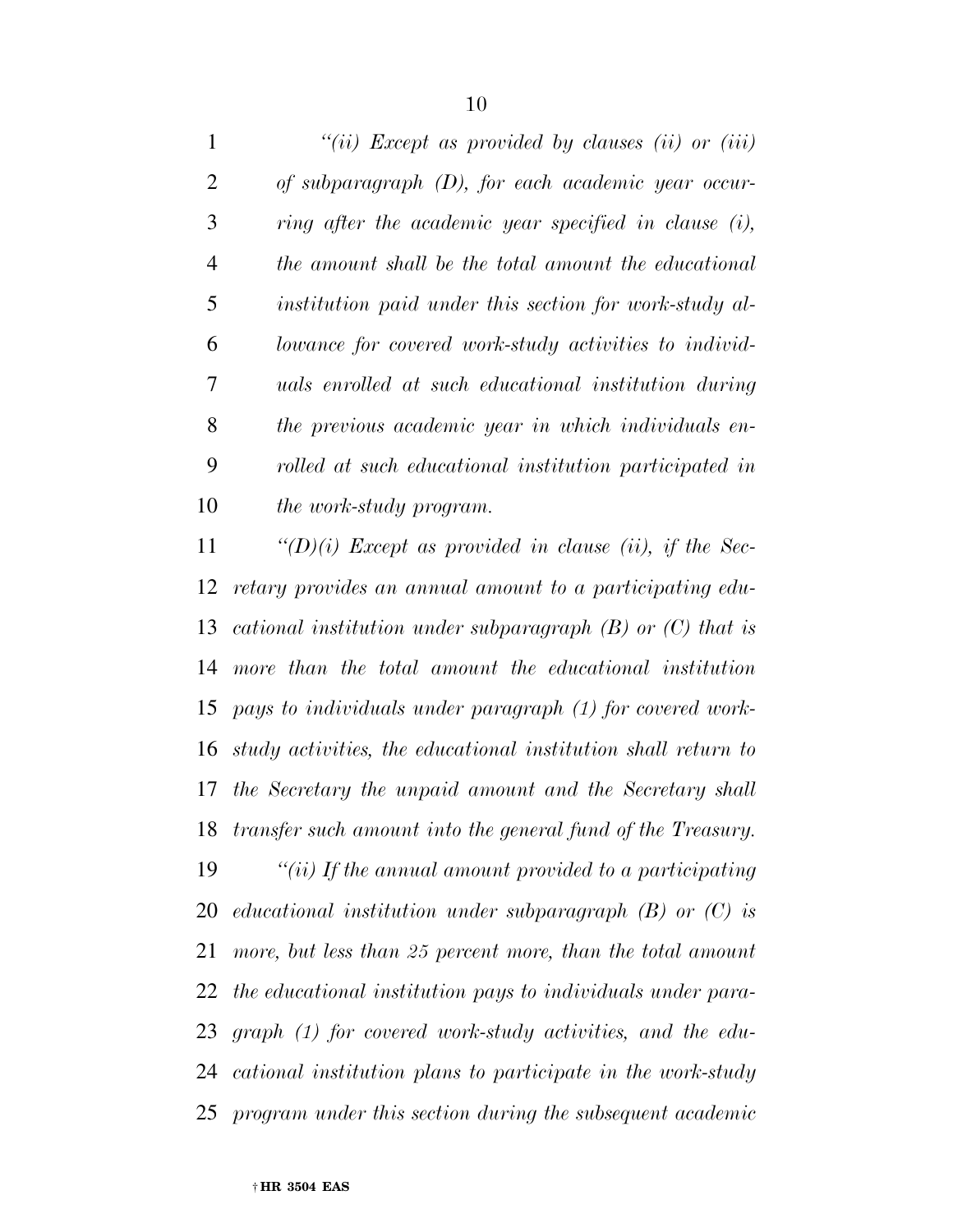*year, the educational institution may retain the amount of the overpayment if the educational institution notifies the Secretary of the amount of the overpayment and the intention of the educational institution to retain such amount. Any amount retained by an educational institu- tion under this clause may only be used by the educational institution to provide work-study allowance to individuals enrolled at the educational institution.* 

 *''(iii) At any time a participating educational institu- tion may request the Secretary to increase the annual amount that the Secretary provides the educational institu- tion under subparagraph (B) or (C). The Secretary shall approve or disapprove such request by not later than 30 days after the date of the request.* 

 *''(iv) Whenever the Secretary finds that a partici- pating educational institution paid an amount of work- study allowance under this paragraph to an individual for a purpose other than covered work-study activities, such payment shall constitute a liability of the educational insti-tution to the United States.* 

 *''(E)(i) Pursuant to section 3690(c), section 3693, and other provisions of chapter 36 of this title, the Secretary shall ensure that participating educational institutions carry out the work-study allowance program in compliance with this section.*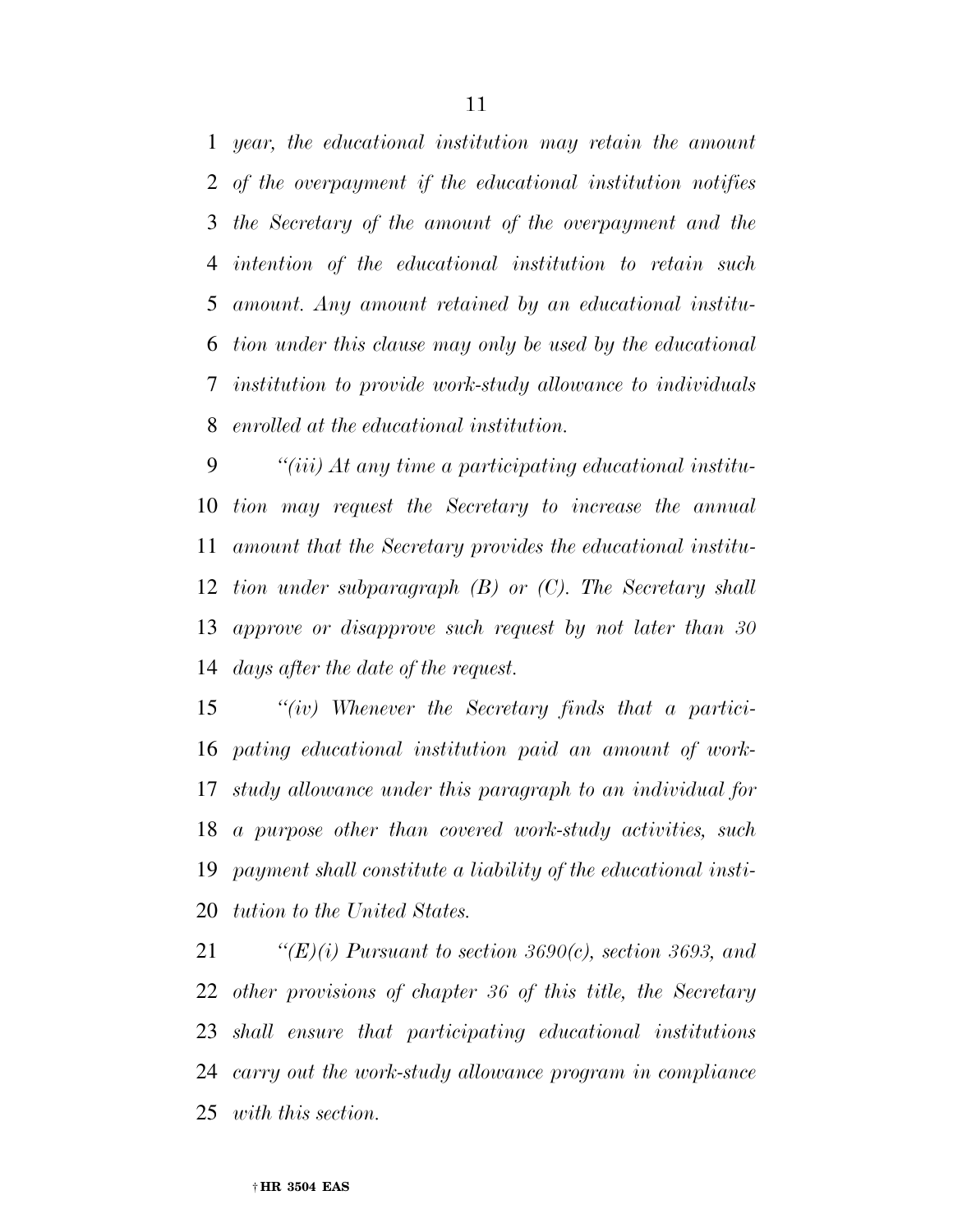*''(ii) The Secretary may prohibit an educational insti- tution from being a participating educational institution under this paragraph if the Secretary determines that the educational institution is not in compliance with this sec-tion.* 

*''(F) In this paragraph:* 

 *''(i) The term 'covered work-study activities' means qualifying work-study activities described in subparagraphs (A), (B), (H), (I), or (J) of paragraph (5) for which an individual is paid a work-study al-lowance.* 

 *''(ii) The term 'participating educational insti-tution' means an educational institution that—* 

 *''(I)(aa) during the five-academic-year pe- riod occurring before an academic year during which the Secretary carries out this paragraph, the educational institution had on average more than 10 individuals per academic year partici- pating in a covered work-study activity under this section; or* 

 *''(bb) the educational institution is not de- scribed by item (aa) but informs the Secretary that the institution expects to have more than 10 individuals in the following academic year par-*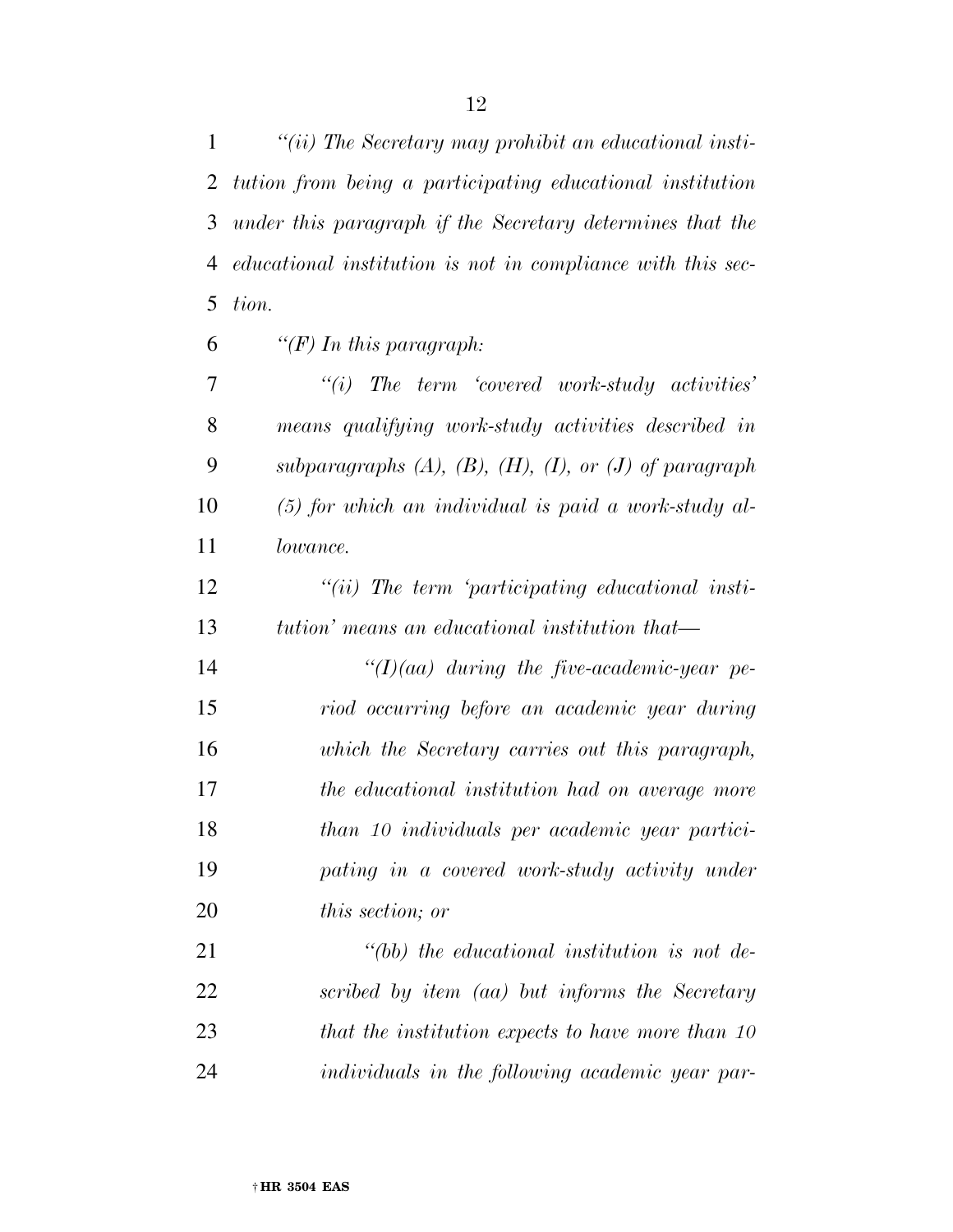| $\mathbf{1}$ | ticipating in a covered work-study activity                      |
|--------------|------------------------------------------------------------------|
| 2            | under this section; and                                          |
| 3            | "(II) voluntarily chooses to be a partici-                       |
| 4            | pating educational institution under this para-                  |
| 5            | $graph.$ ".                                                      |
| 6            | (b) CONFORMING AMENDMENT.—Subsection $(e)(1)$ of                 |
|              | 7 such section is amended by striking "subsection $(a)(4)$ " and |
|              | 8 inserting "subsection $(a)(5)$ ".                              |

9 *(c) APPLICATION.—The amendments made by this sec-*10 *tion shall apply with respect to a quarter, semester, or term,*  11 *as applicable, commencing on or after August 1, 2021.* 

#### 12 *SEC. 7. ADJUSTMENT OF LOAN FEES.*

13 *Section 3729(b)(2) of title 38, United States Code, is*  14 *amended by striking the loan fee table and inserting the*  15 *following:* 

| "Type of loan                                                                                                                                                                                                                                                                           | <i>Active duty</i><br>veteran | Reservist | Other<br>obligor |
|-----------------------------------------------------------------------------------------------------------------------------------------------------------------------------------------------------------------------------------------------------------------------------------------|-------------------------------|-----------|------------------|
| $(A)(i)$ Initial loan described in section 3710(a) to<br>purchase or construct a dwelling with 0-down,<br>or any other initial loan described in section<br>$3710(a)$ other than with 5-down or 10-down<br>(closed on or after October 1, 2004, and before<br>January 1, 2020)          | 2.15                          | 2.40      | NА               |
| $(A)(ii)$ Initial loan described in section 3710(a) to<br>purchase or construct a dwelling with 0-down,<br>or any other initial loan described in section<br>$3710(a)$ other than with 5-down or 10-down<br>(closed on or after January 1, 2020, and before<br><i>April 7, 2023)</i>    | 2.30                          | 2.30      | NА               |
| $(A)(iii)$ Initial loan described in section 3710(a) to<br>purchase or construct a dwelling with 0-down,<br>or any other initial loan described in section<br>$3710(a)$ other than with 5-down or 10-down<br>(closed on or after April 7, 2023, and before Oc-<br><i>tober 1, 2029)</i> | 2.15                          | 2.15      | NА               |
| $(A)(iv)$ Initial loan described in section 3710(a) to<br>purchase or construct a dwelling with 0-down,<br>or any other initial loan described in section<br>$3710(a)$ other than with 5-down or 10-down                                                                                | 1.40                          | 1.40      | NА               |

*(closed on or after October 1, 2029)*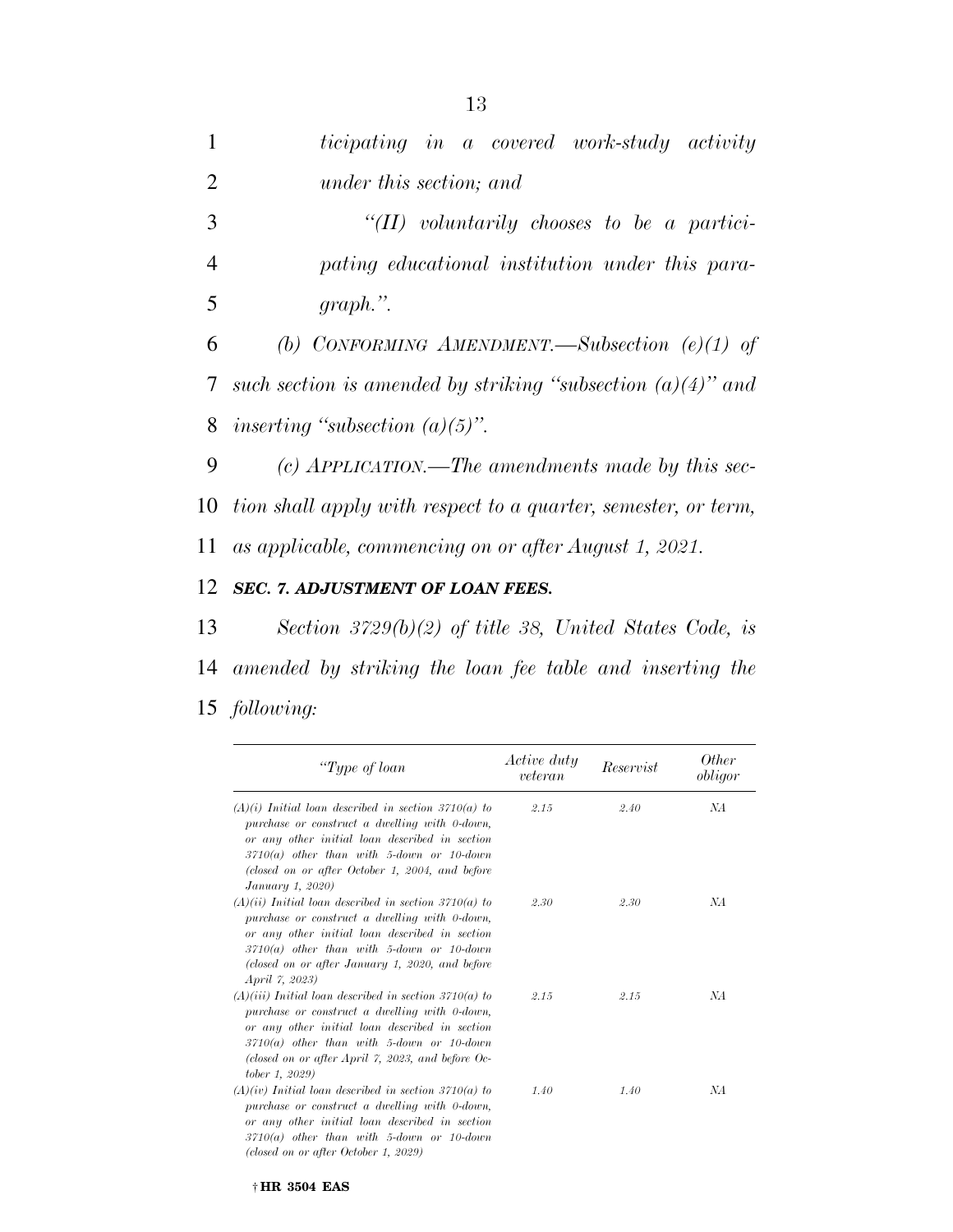| "Type of loan                                                                                                                                                                                                                                          | Active duty<br>veteran | Reservist | <i>Other</i><br>obligor |
|--------------------------------------------------------------------------------------------------------------------------------------------------------------------------------------------------------------------------------------------------------|------------------------|-----------|-------------------------|
| (B)(i)<br>Subsequent loan described in section<br>$3710(a)$ to purchase or construct a dwelling<br>with 0-down, or any other subsequent loan de-<br>scribed in section $3710(a)$ (closed on or after Oc-<br>tober 1, 2004, and before January 1, 2020) | 3.30                   | 3.30      | NА                      |
| $(B)(ii)$ Subsequent loan described in section<br>$3710(a)$ to purchase or construct a dwelling<br>with 0-down, or any other subsequent loan de-<br>scribed in section $3710(a)$ (closed on or after<br>January 1, 2020, and before April 7, 2023)     | 3.60                   | 3.60      | NА                      |
| $(B)(iii)$ Subsequent loan described in section<br>$3710(a)$ to purchase or construct a dwelling<br>with 0-down, or any other subsequent loan de-<br>scribed in section $3710(a)$ (closed on or after<br>April 7, 2023, and before October 1, 2029)    | 3.30                   | 3.30      | NА                      |
| $(B)(iv)$ Subsequent loan described in section<br>$3710(a)$ to purchase or construct a dwelling<br>with 0-down, or any other subsequent loan de-<br>scribed in section $3710(a)$ (closed on or after Oc-<br>tober 1, 2029)                             | 1.25                   | 1.25      | NА                      |
| $(C)(i)$ Loan described in section 3710(a) to pur-<br>chase or construct a dwelling with 5-down<br>(closed before January 1, 2020)                                                                                                                     | 1.50                   | 1.75      | NА                      |
| $(C)(ii)$ Loan described in section 3710(a) to pur-<br>chase or construct a dwelling with 5-down<br>(closed on or after January 1, 2020, and before<br>April 7, 2023)                                                                                  | 1.65                   | 1.65      | NА                      |
| $(C)(iii)$ Loan described in section 3710(a) to pur-<br>chase or construct a dwelling with 5-down<br>(closed on or after April 7, 2023, and before Oc-<br><i>tober 1, 2029)</i>                                                                        | 1.50                   | 1.50      | NА                      |
| $(C)(iv)$ Loan described in section 3710(a) to pur-<br>chase or construct a dwelling with 5-down<br>(closed on or after October 1, 2029)                                                                                                               | 0.75                   | 0.75      | NА                      |
| $(D)(i)$ Loan described in section 3710(a) to pur-<br>chase or construct a dwelling with 10-down<br>(closed before January 1, 2020)                                                                                                                    | 1.25                   | 1.50      | NА                      |
| $(D)(ii)$ Loan described in section 3710(a) to pur-<br>chase or construct a dwelling with 10-down<br>(closed on or after January 1, 2020, and before<br>April 7, 2023)                                                                                 | 1.40                   | 1.40      | NА                      |
| $(D)(iii)$ Loan described in section 3710(a) to pur-<br>chase or construct a dwelling with 10-down<br>(closed on or after April 7, 2023, and before Oc-<br><i>tober 1, 2029)</i>                                                                       | 1.25                   | 1.25      | NА                      |
| $(D)(iv)$ Loan described in section 3710(a) to pur-<br>chase or construct a dwelling with 10-down<br>(closed on or after October 1, 2029)                                                                                                              | 0.50                   | 0.50      | NА                      |
| $(E)$ Interest rate reduction refinancing loan                                                                                                                                                                                                         | 0.50                   | 0.50      | NА                      |
| $(F)$ Direct loan under section 3711                                                                                                                                                                                                                   | 1.00                   | 1.00      | NА                      |
| (G) Manufactured home loan under section 3712<br>(other than an interest rate reduction refi-<br>nancing loan)                                                                                                                                         | 1.00                   | 1.00      | NA                      |
| (H) Loan to Native American veteran under sec-<br>tion 3762 (other than an interest rate reduction<br>refinancing loan)                                                                                                                                | 1.25                   | 1.25      | NА                      |
| $(I)$ Loan assumption under section 3714                                                                                                                                                                                                               | 0.50                   | 0.50      | 0.50                    |
| (J) Loan under section $3733(a)$                                                                                                                                                                                                                       | 2.25                   | 2.25      | $2.25"$ .               |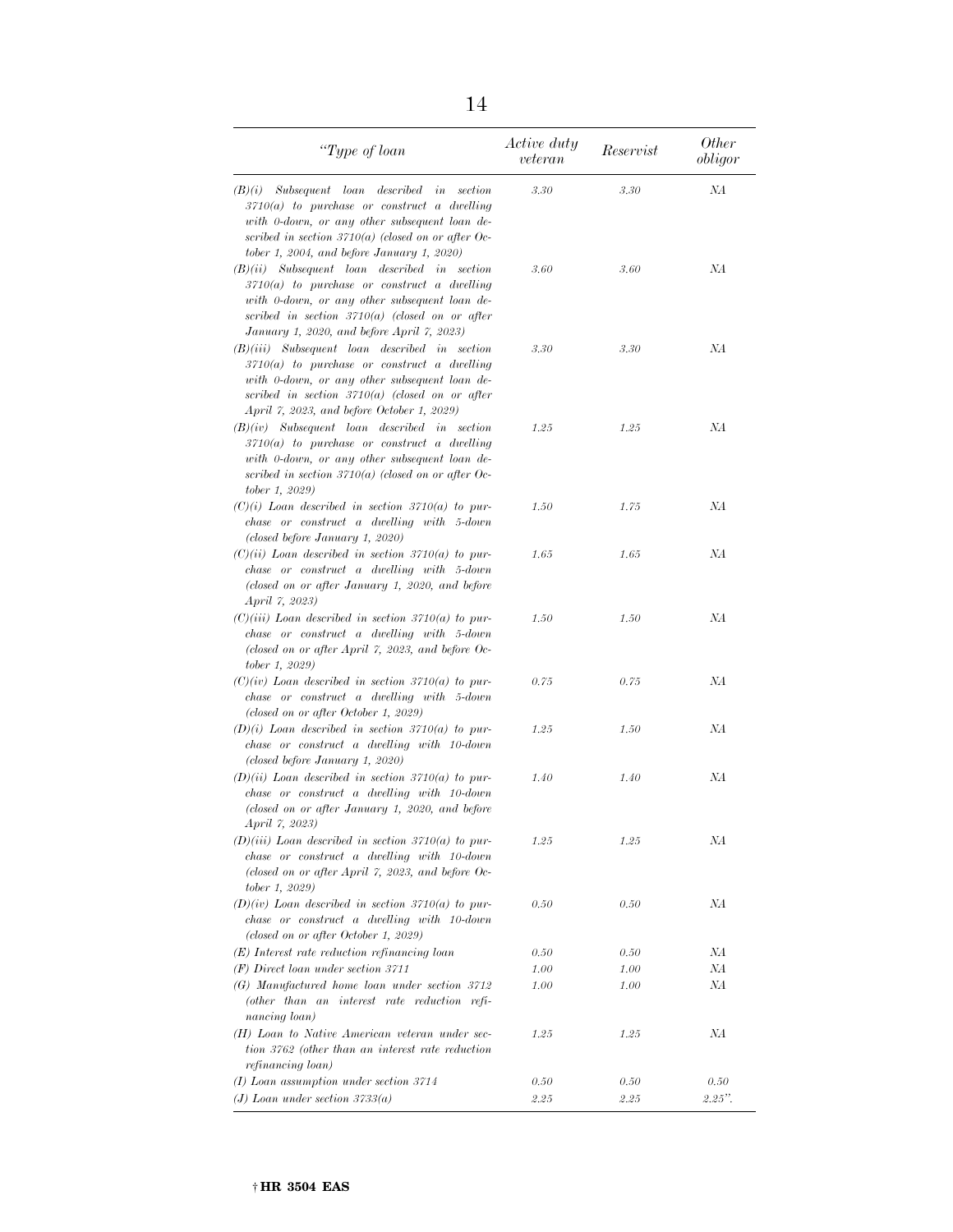#### *SEC. 8. DETERMINATION OF BUDGETARY EFFECTS.*

 *The budgetary effects of this Act, for the purpose of complying with the Statutory Pay-As-You-Go Act of 2010, shall be determined by reference to the latest statement titled ''Budgetary Effects of PAYGO Legislation'' for this Act, submitted for printing in the Congressional Record by the Chairman of the House Budget Committee, provided that such statement has been submitted prior to the vote on pas-sage.* 

Attest:

*Secretary.*